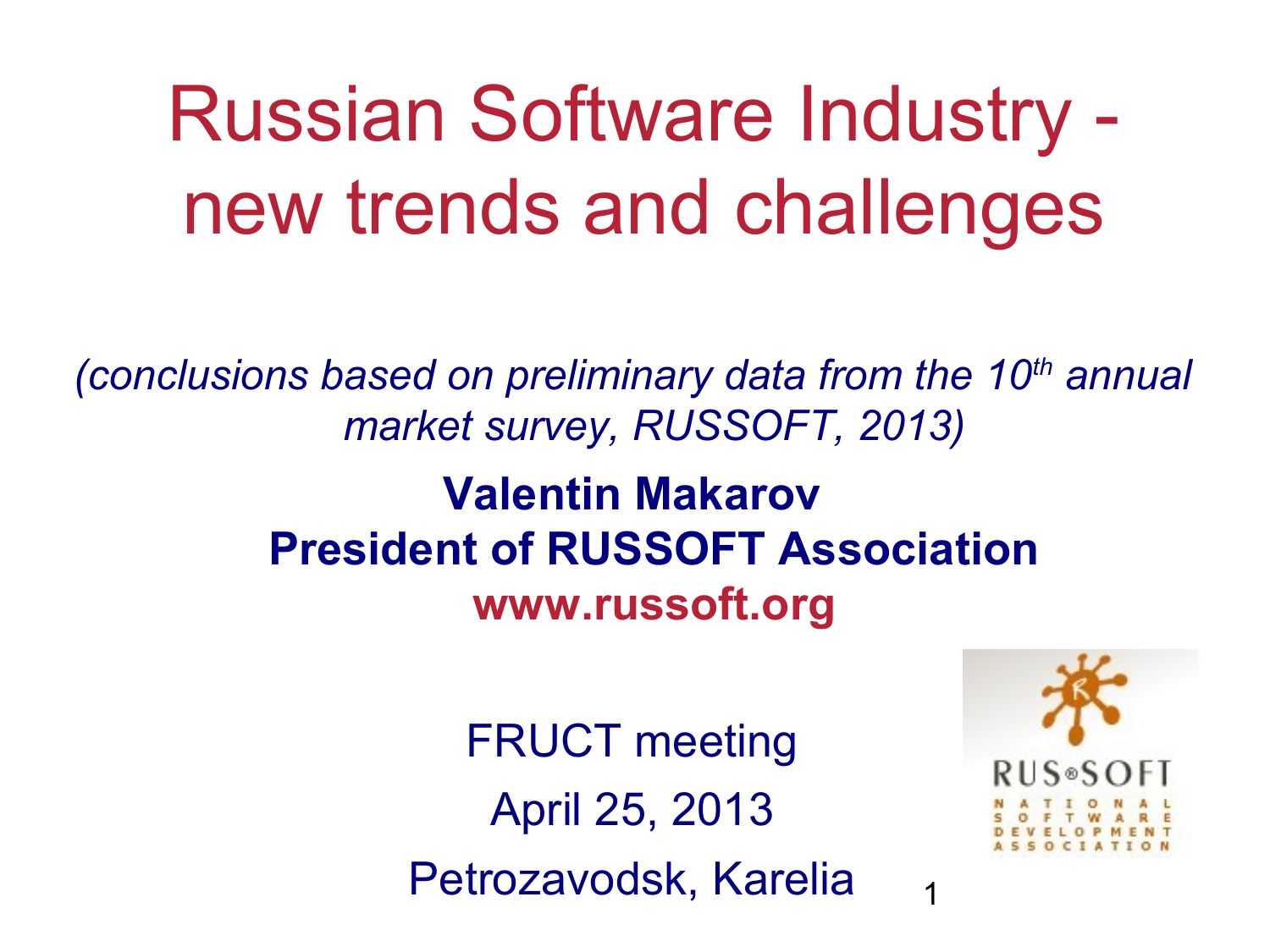#### **RUSSOFT (established on 9.9.99)** www.russoft.org



National Association of 70+ software companies from Russia, offering products and services to the Global market

- Lobbying Government for better legislation in Taxation (Law #212 of 2010 on social taxes) and in High Education. Promoter of a HighTech export support State Program
- Organiser of annual market studies (10 years) and of different marketing and technology events (RUSSOFT Forum, Mobile Software Forum, Software Engineering Conference, Russian IT-Seasons, ...)
- Member of CEEAO, partner to BITKOM (Germany), KISA (Japan), IT-Associations of New England and MidAtlantic (USA), to WITSA, NASSCOM (India) and BRASSCOM (Brazil)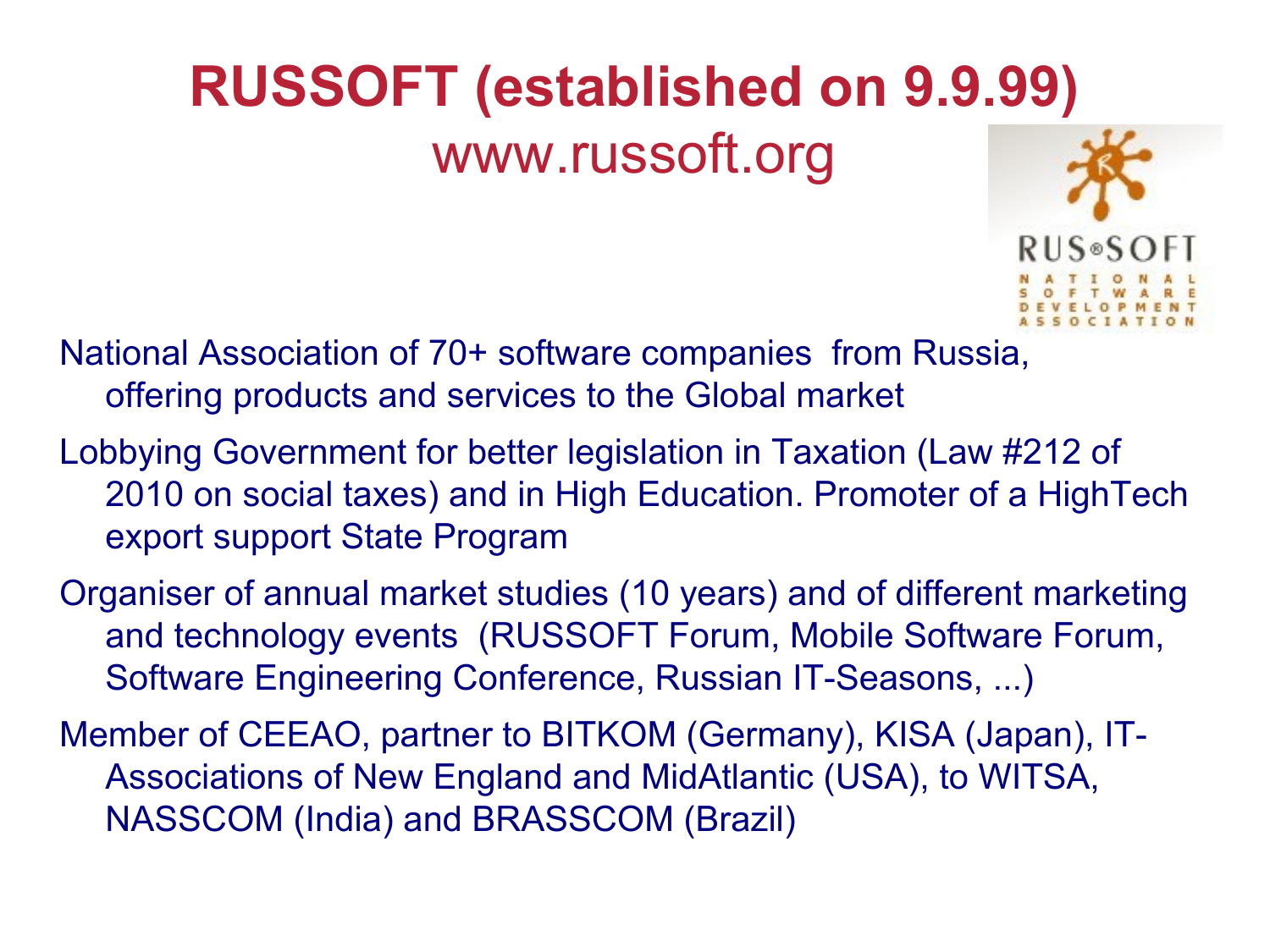# 10<sup>th</sup> Annual Software Industry Export Market Survey

- study is based on a Survey conducted by RUSSOFT and by TOY Opinion in January — March 2013 (10<sup>th</sup> time since 2004)
- 140+ respondents from the RUSSOFT software export companies data-base (1500 companies)
- Industry leaders and leading analysts participate in the preparation of the report
- survey is the unique source of reliable info for the Industry, for the Government and for the whole international IT-Community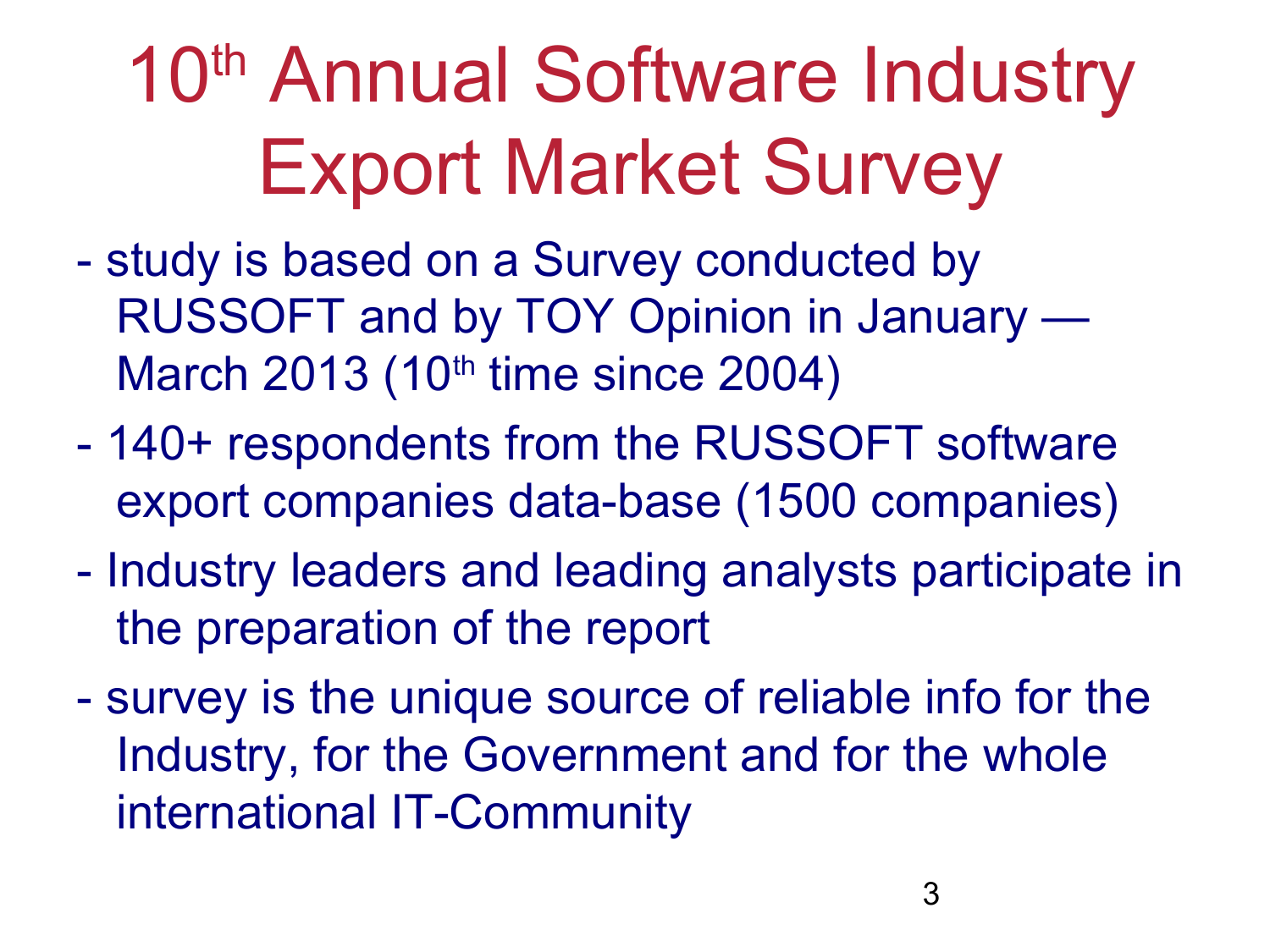#### **Export of Software and of Software development Services from Russia**

**\$M**



- forecast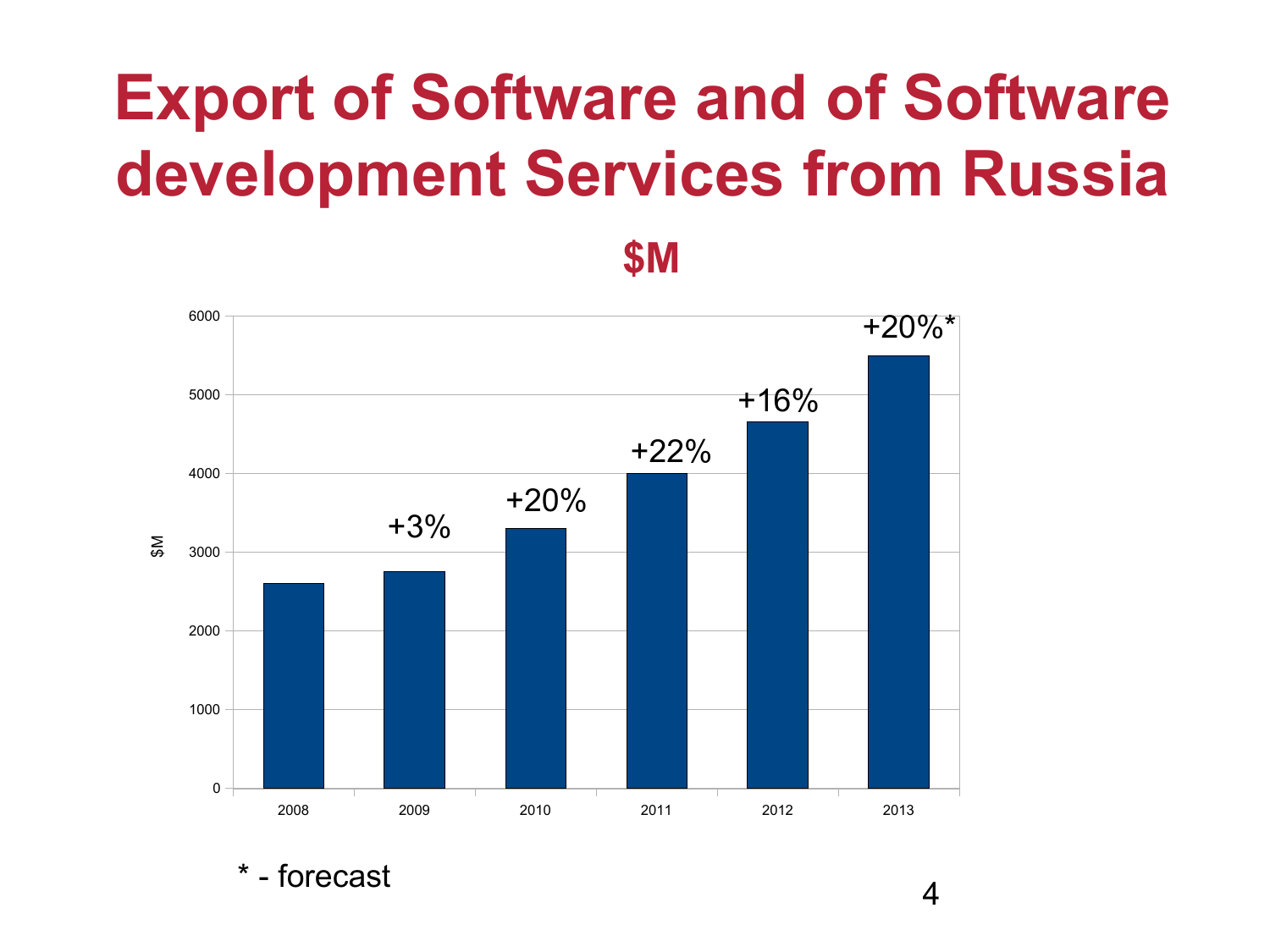### Composition of Export



Services 50% Software 40% Software services From DDC 10%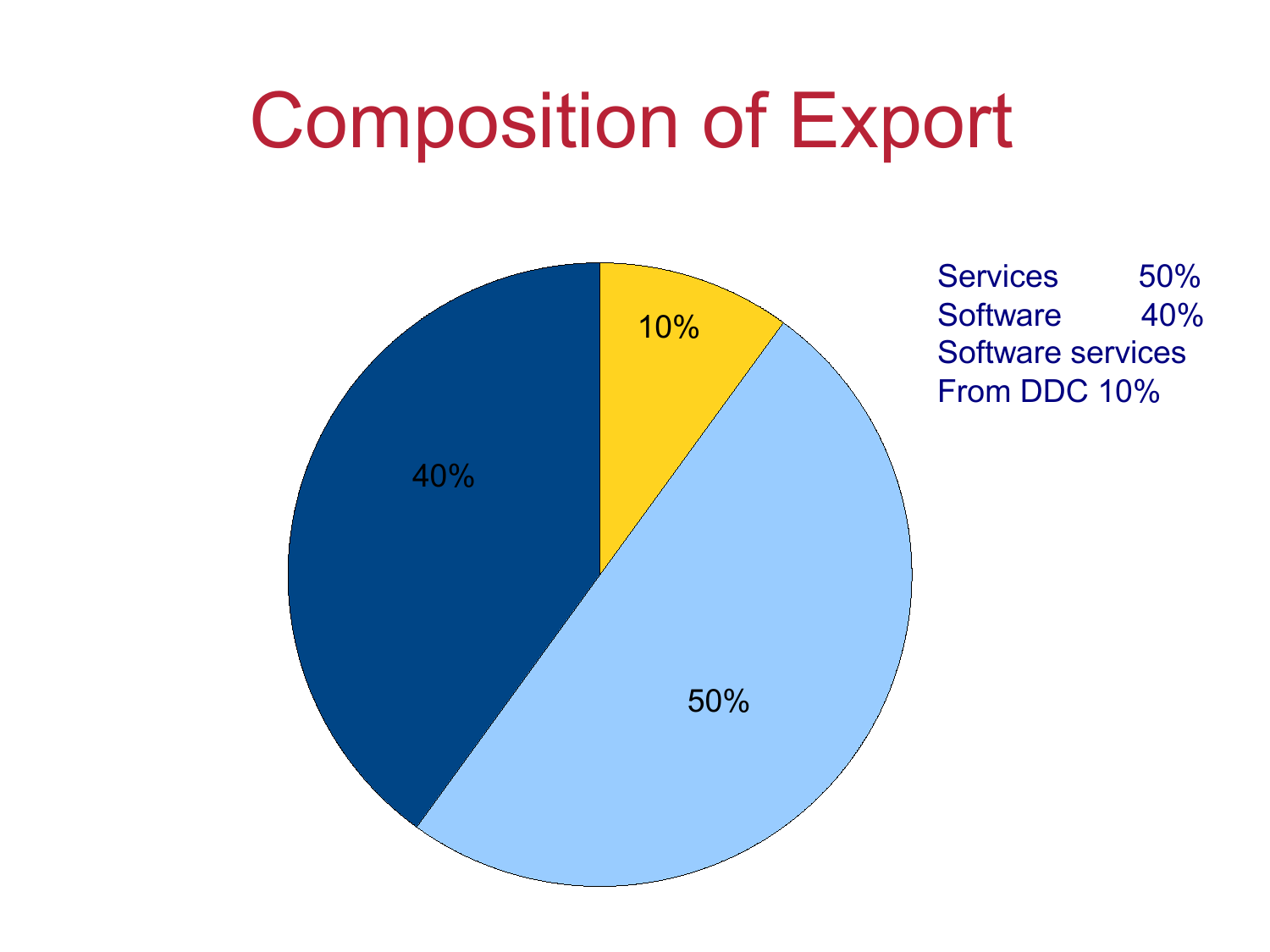#### **Main results and tendencies 2012**

- Growth of turnover: 23% (23% in 2011) - Growth of a number of personnel: 14% (18% in 2011) - Growth of Export: 16% (20% in 2011)
- Forecast for the Export Growth (2013): 20% (22% in 2012)

#### **Priorities seen by Businesses in 2013**

| - Expansion on the local market                           | $-41%$  | $(50\%$ in 2012) |
|-----------------------------------------------------------|---------|------------------|
| - Expansion of the Global Market                          | $-30\%$ | (25% in 2012)    |
| - Growth of sales via Internet                            | - 19%   | $(14\%$ in 2012) |
| - Extension of regional development centers' network - 6% |         | $(4\%$ in 2012)  |
| - QA cerfification                                        | $-4\%$  | $(2\%$ in 2012)  |
| - (other) development of New Solutions                    | $-6\%$  | $(6\% B 2012)$   |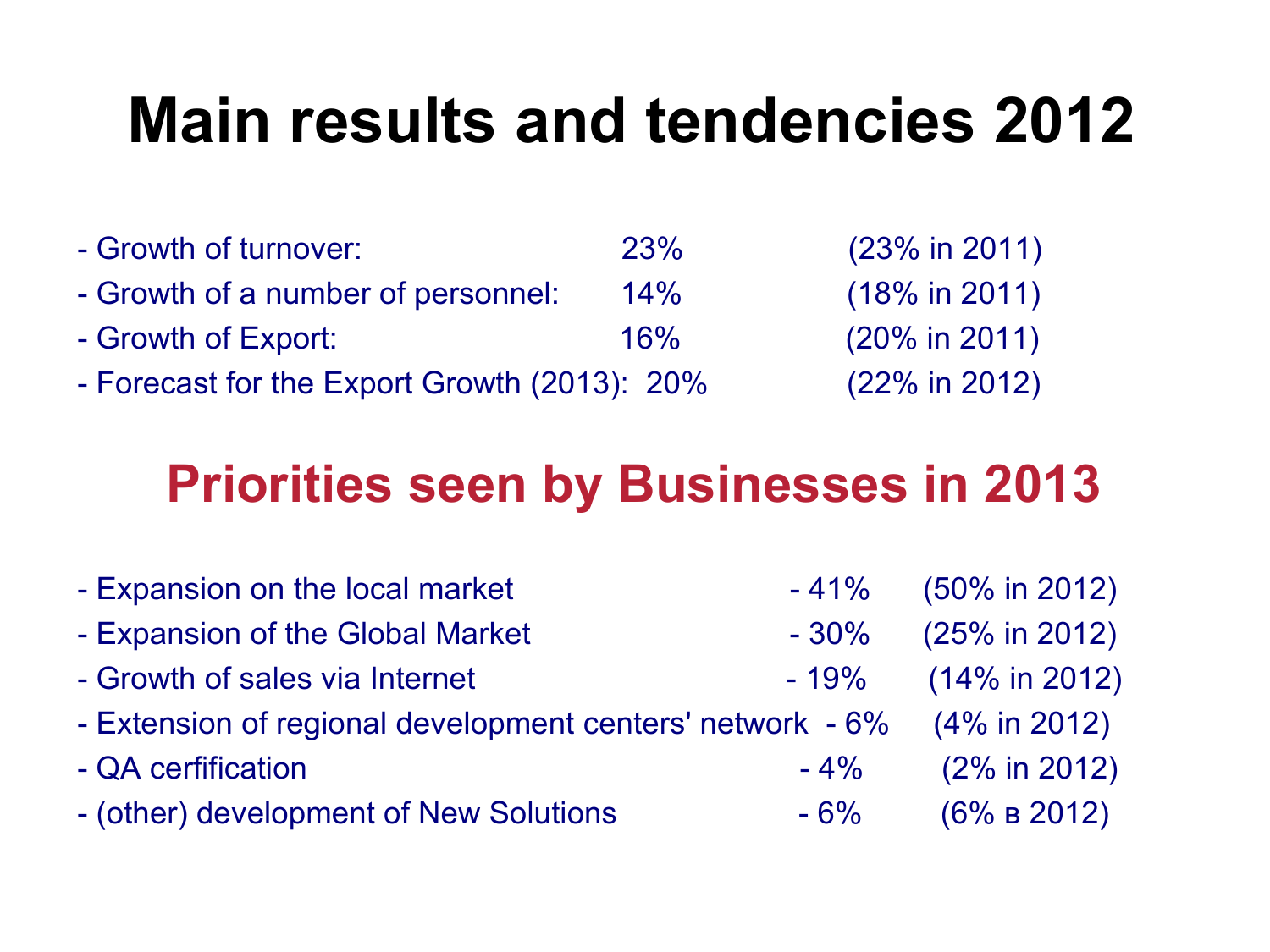Globalisation of the Russian software industry goes on

Service providers confirm their second tier position in the World and enhance their role in the HithTech niche, while software vendors enter the elite of the World Software business, appearing one after another in the Gartner «Magic Quadrants»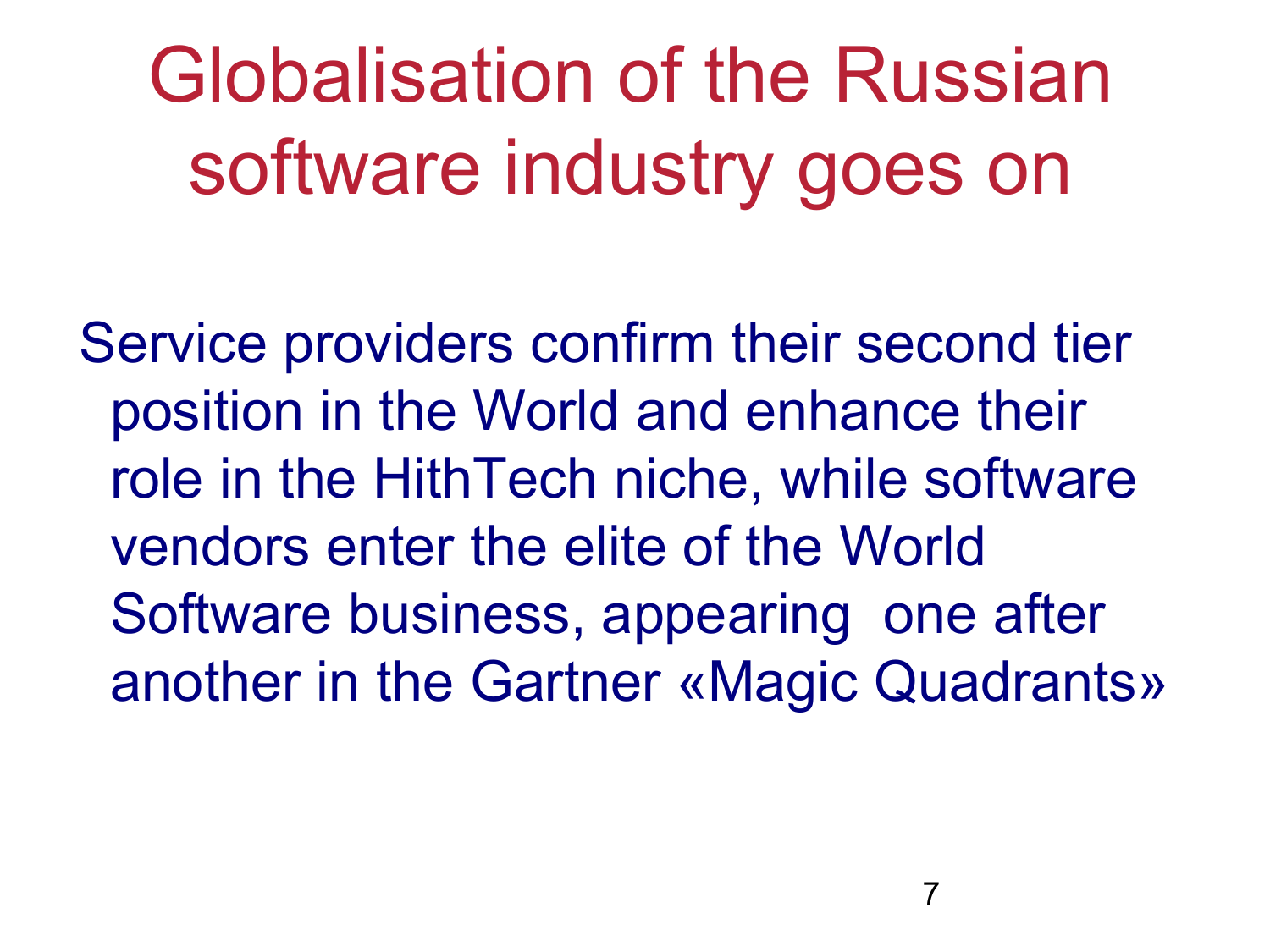#### **«Best 100 Global Service Providers»**  (IAOP, 2013)

**Russia**

---------------

**Artezio, Auriga, EPAM Systems, FirstLine Software, Luxoft, Reksoft**

MERA Networks, DataArt, Lanit-Tercom, ICL-KMO, Exigen **Services** 

**Ukraine&Byelorussia EPAM Systems, IBA Group, Intetics, Itransition, Miratech, SoftServe, Ciklum**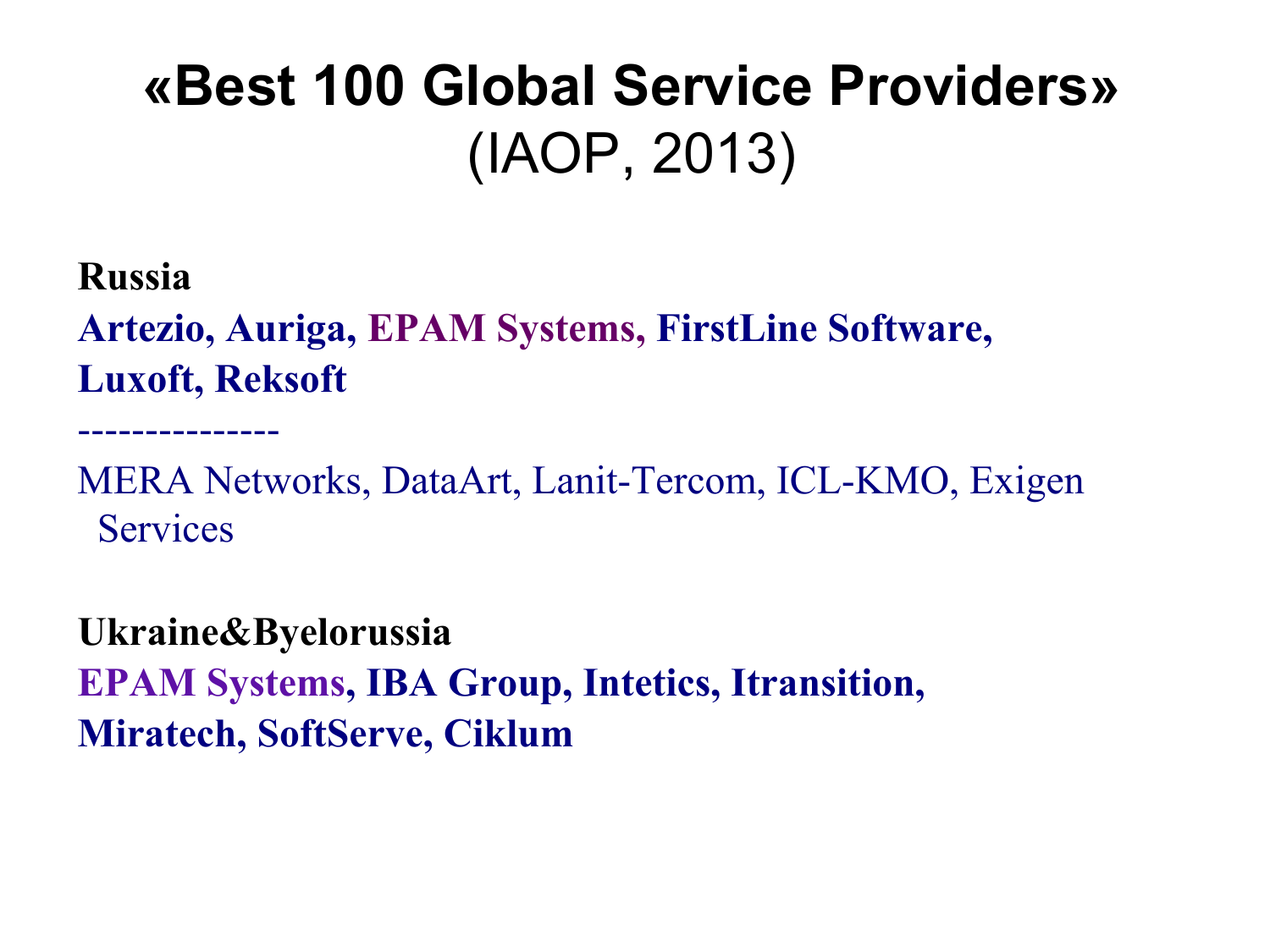New Russian Software Leaders in the Gartner «Magic Quadrants»

**Three more** Russia Software vendors got into the «Magic Quadrans» of Gartner in 2012:

**PROGNOZ (Perm)** - «**BusinessIntelligence**» **Diasoft (Moscow) -** «**Core Banking**» and «**Retail Core Banking**» **InfoWatch (Moscow)** - «**Data Loss Prevention**»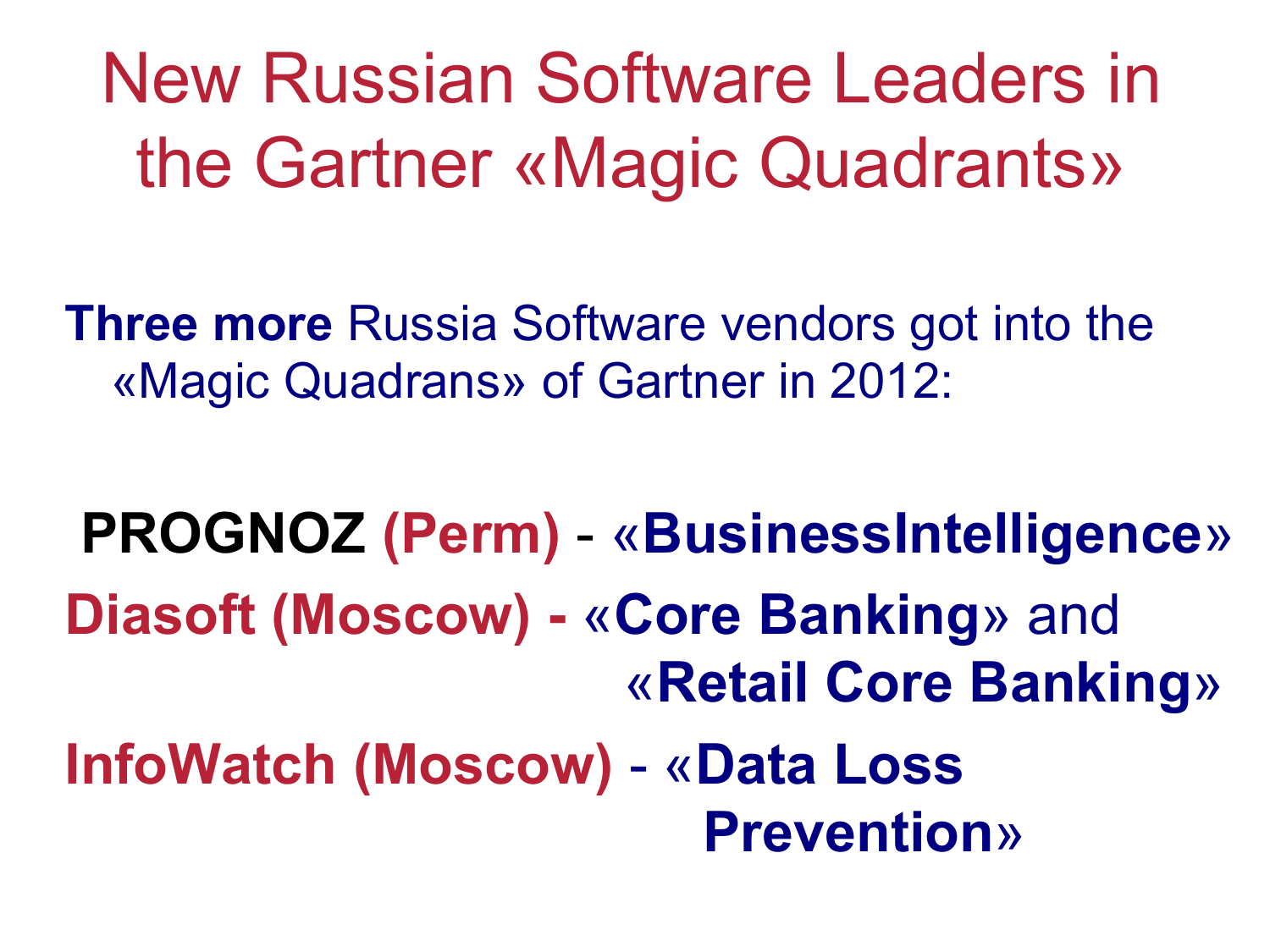## Level of Salary in the Software Development industry

| Salary (RUR per<br>Month)                                                              | <b>Beginner</b> | <b>Expert</b>    | <b>Project Leader</b> |
|----------------------------------------------------------------------------------------|-----------------|------------------|-----------------------|
| On the average                                                                         | 28 000          | 58 000           | 61 700                |
| Moscow and other<br>developed areas<br>(SPb, Novosibirsk,<br>Nizhny Novgorod,<br>Perm) | $40000 - 60000$ | 60 000 - 150 000 | 70 000 -150 000       |
| <b>Other regions</b>                                                                   | $15000 - 25000$ | $25000 - 50000$  | $2000 - 4500$         |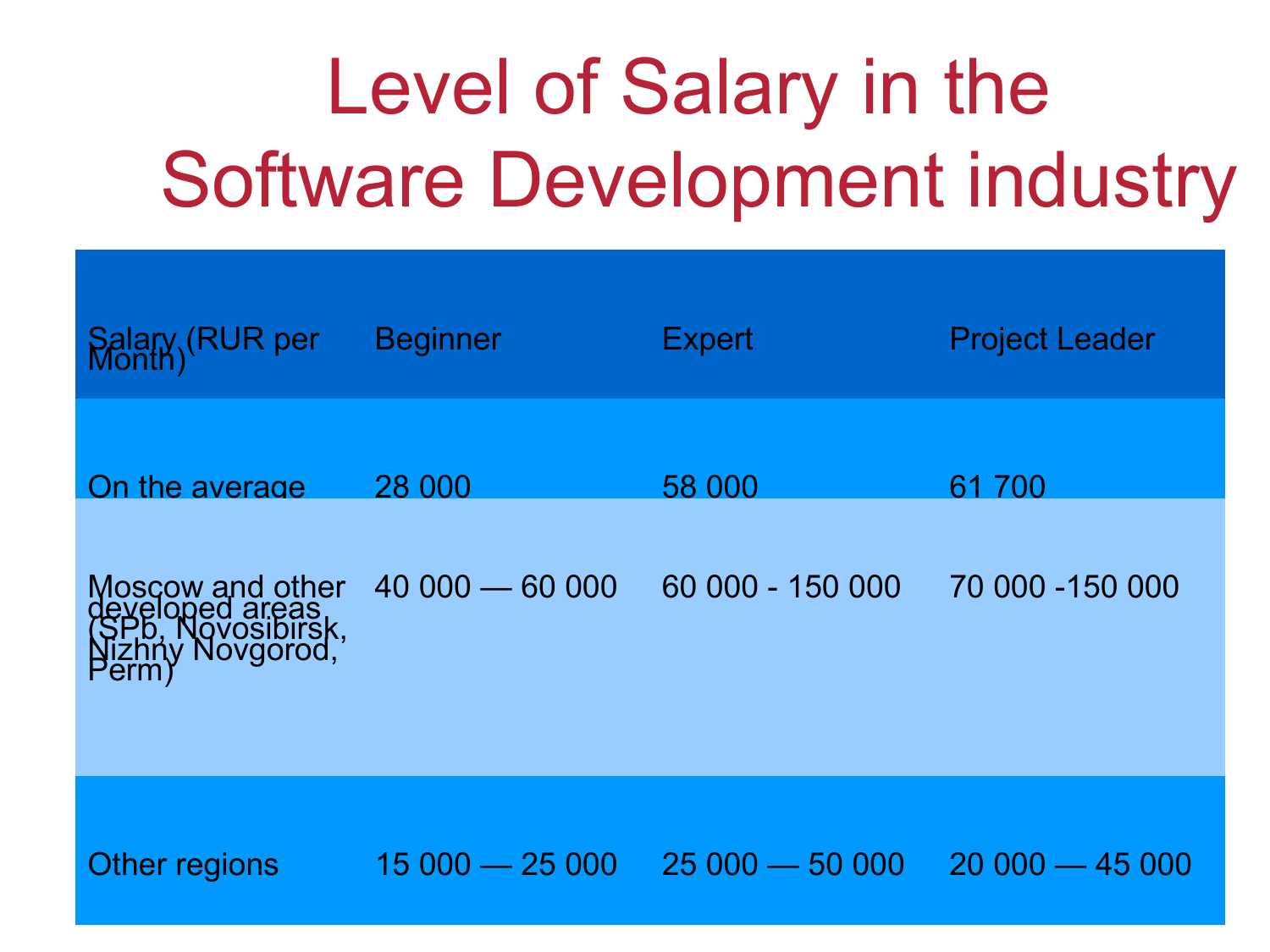## **Service Industry**

#### **Distribution of services offered in the whole Service Industry (as part of all respondents):**

| - Software Development Servcies                       | 77% |
|-------------------------------------------------------|-----|
| - Testing of Software                                 | 46% |
| - IT-Systems Deployment and Maintenance               | 64% |
| - IT-Consulting                                       | 41% |
| <b>Types of Clients (as part of all respondents):</b> |     |
| - Systems Integrators                                 | 17% |
| - End-users                                           | 72% |
| - other Software development Companies                |     |
| (on sub-contracting)                                  | 17% |
|                                                       |     |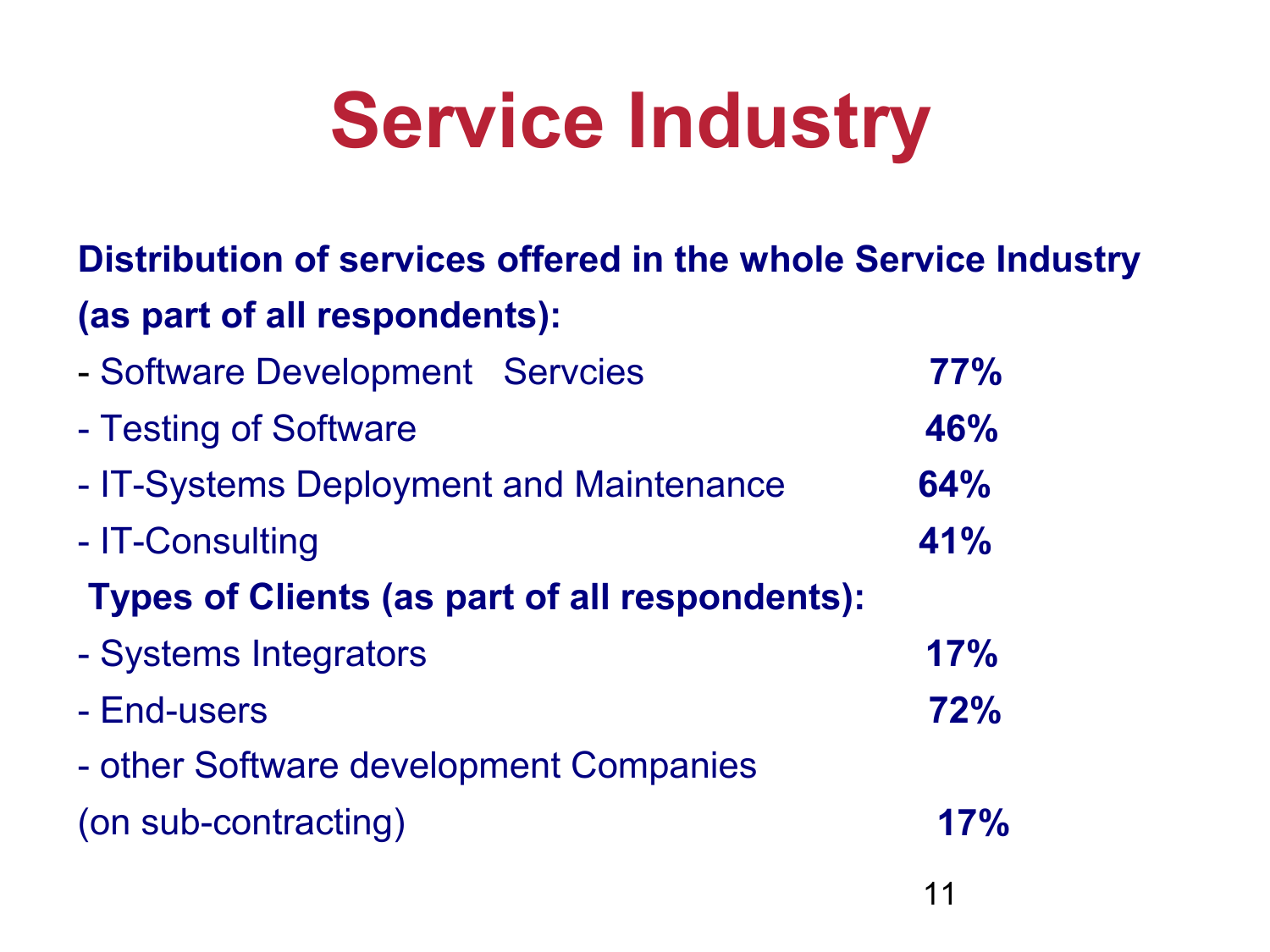# Main Challenges

- Taxation system
- Other administrative barriers (Customs, Currency Control, Export Control, Accounting System)
- Educational System
- Lack of stimulus for Business investing in post-graduate **Education**
- Distribution of funds for Fundamental and for Applied reserch through the Government (MinObrNauki and MinPromTorg)
- Lack of Integrated Export Promotion Program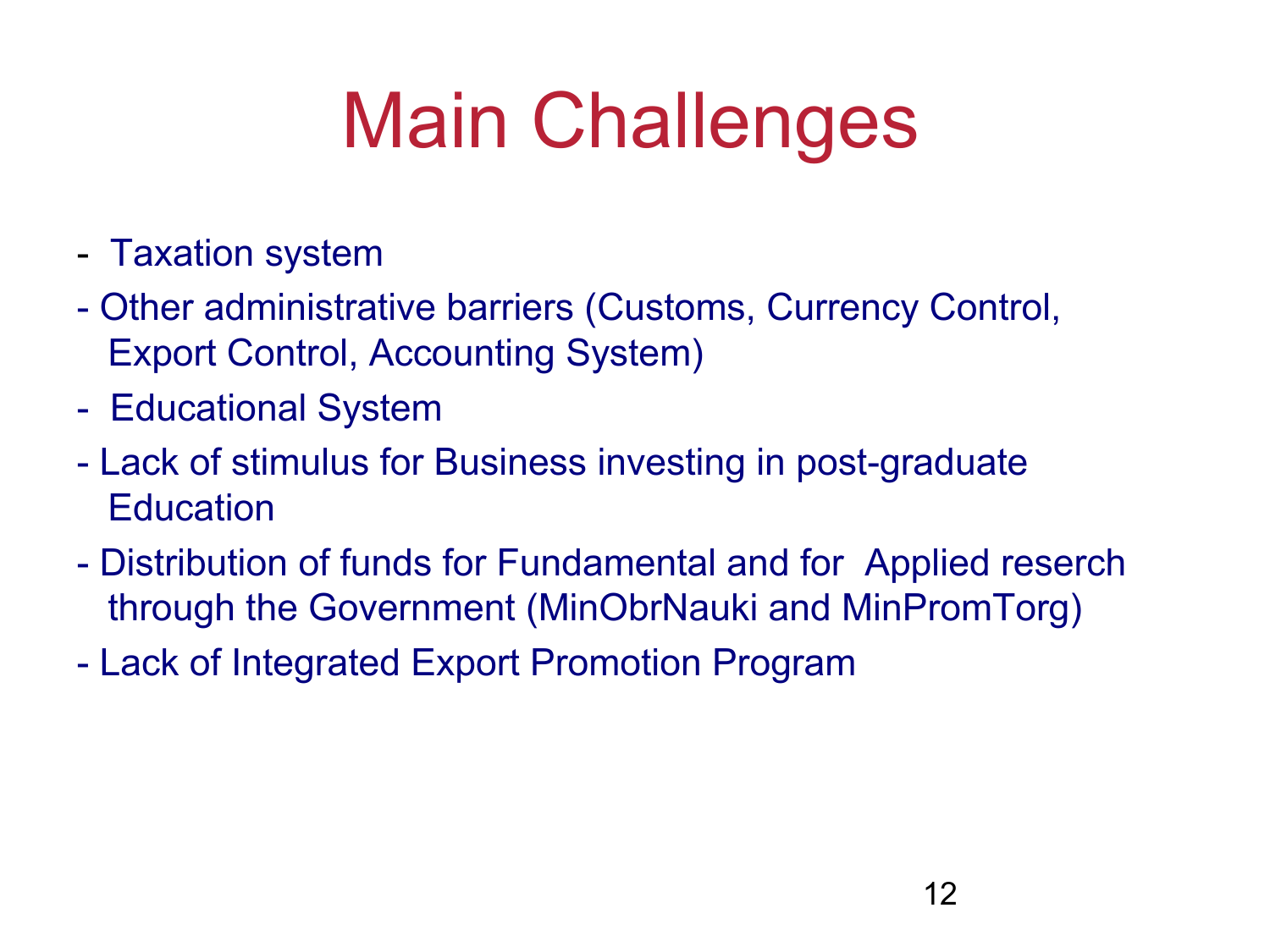### What to do?

- Dialogue between Software Industry Associations and the Government needs to be more stable and effective. The prolongation of the Social tax incentives is a critical issue
- Further growth of the Software industry in the Global market strongly needs effective State Program of HighTech export promotion (APEX Russia)
- Development of the Educational system and introduction of PPP into the post-graduate training is the Primer concern of the industry
- Software Industry becomes more and more the softpower of reforms in the Russian Society and in the National Economy. Software creates new opportunities for development of innovative industries while the modernisation of the traditional Russian economy is unthinkable without Information Technologies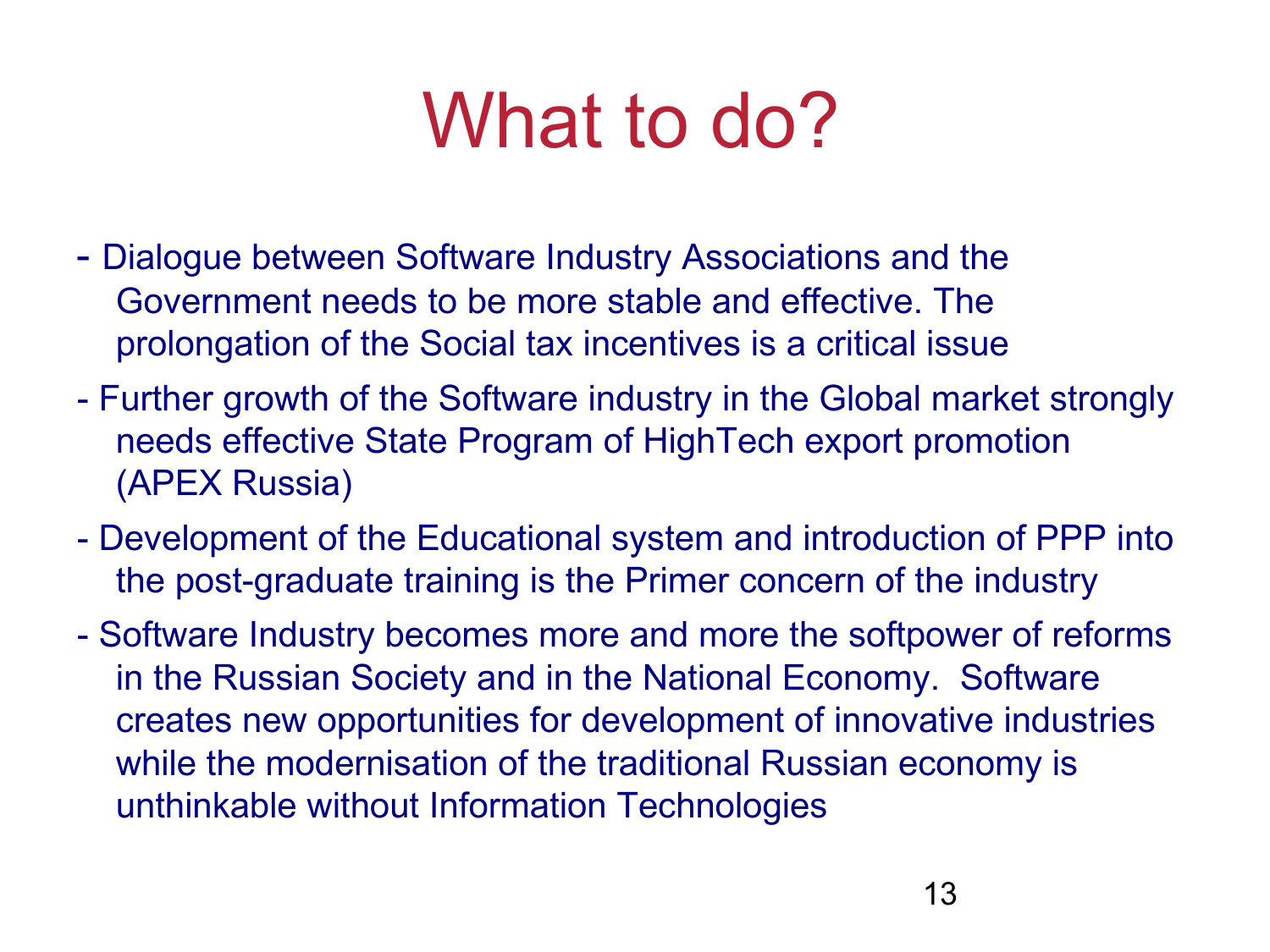## Technology Development Waves of Kondratyev

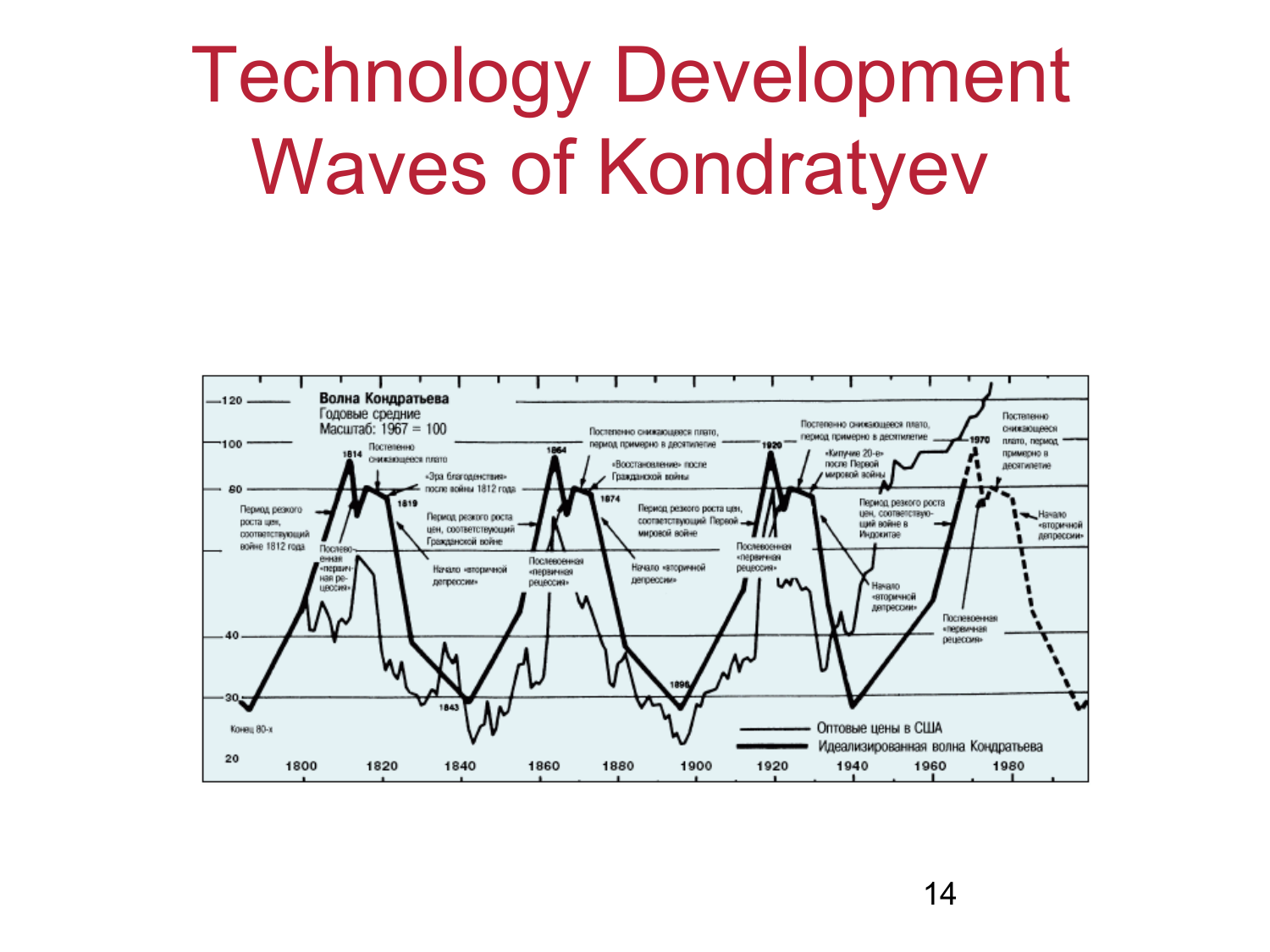## We are just within the 6<sup>th</sup> Technology Wave

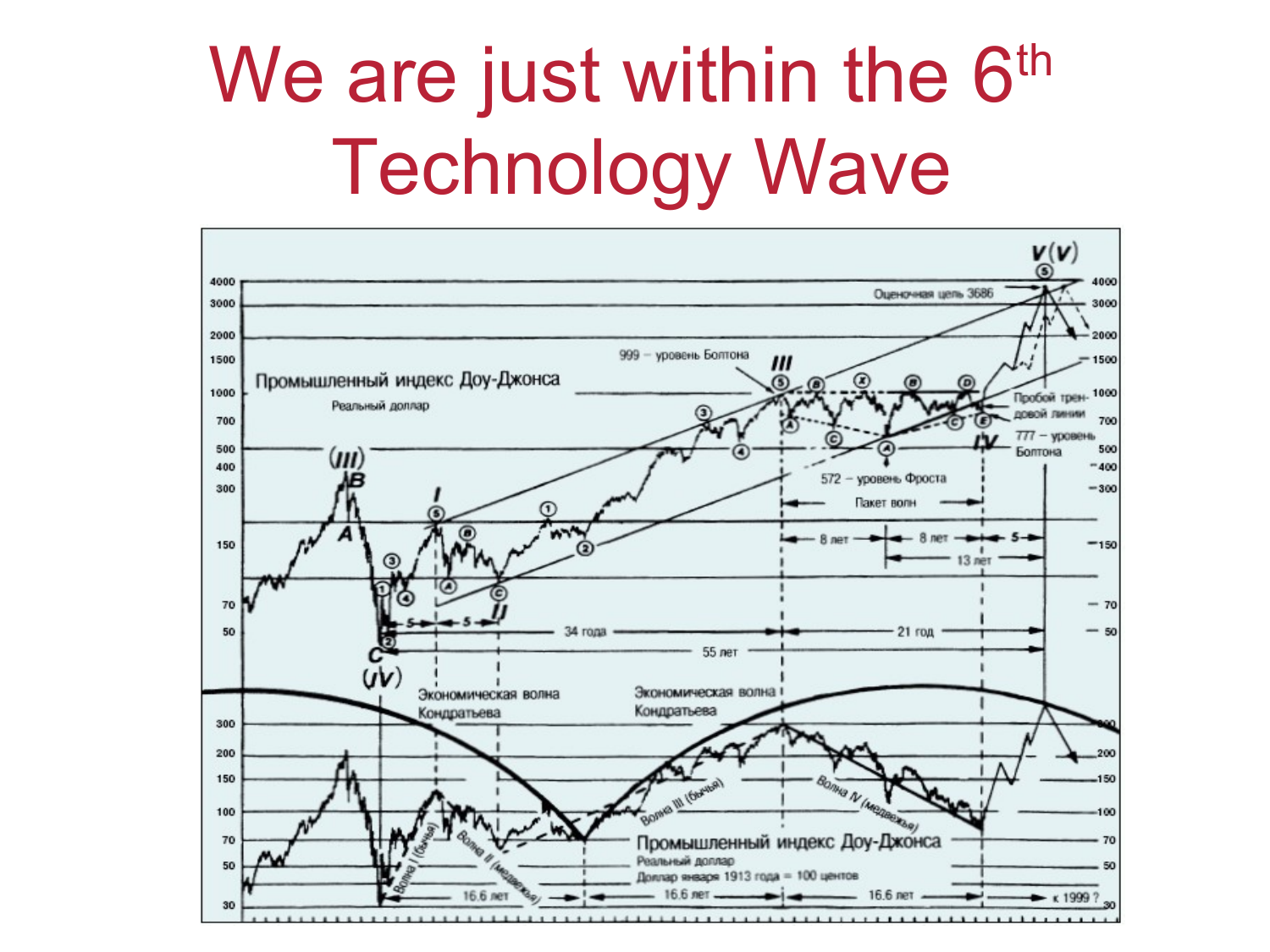What Kondratyev's Theory of Technology Waves claims from Russia?

- Carlotta Peres (GB, an anticipated next Nobel Prize winner in Economics):

 **… if you want to catch the new Technology Wave, you in Russia need to undertake tough changes in legislation and in its implementation in order to fit requirements of the New Wave growth (IT+Nano+Bio)**

*From a private discussion at the «Return to the Leadership» international Forum, organised by Expert Media Holding in Moscow on November 27, 2012*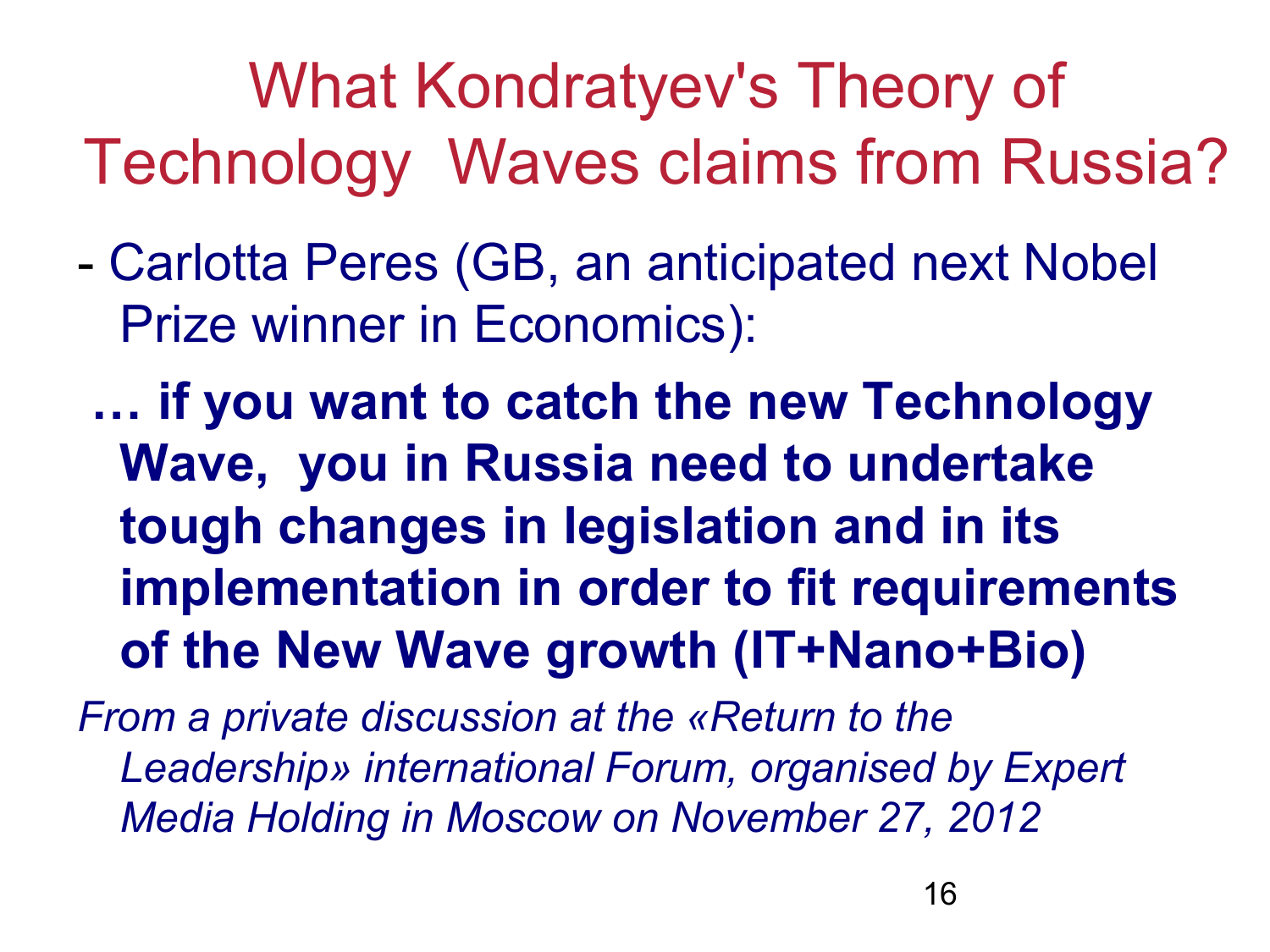#### **Каким образом страны конкуренты поддерживают свой высокотехнологичный экспорт**

Принятие в качестве приоритетной задачи Правительства завоевания национальным бизнесом позиций на глобальном рынке высокотехнологичных продуктов и услуг

- Создание органа при Главе Правительстве (или президенте), который становится ответственным за выработку программы мер
- Создание исполнительного органа (Агентства), реализующего эту программу путем снижения административных барьеров и финансирования программы поддержки высокотехнологичного экспорта
- Введение упрощенного таможенного режима для работы с «инженерными образцами» и для сборки высокотехнологичной продукции
- Вовлечение отраслевых Ассоциаций в процессы постановки задачи и оценки эффективности реализации государственной программы поддержки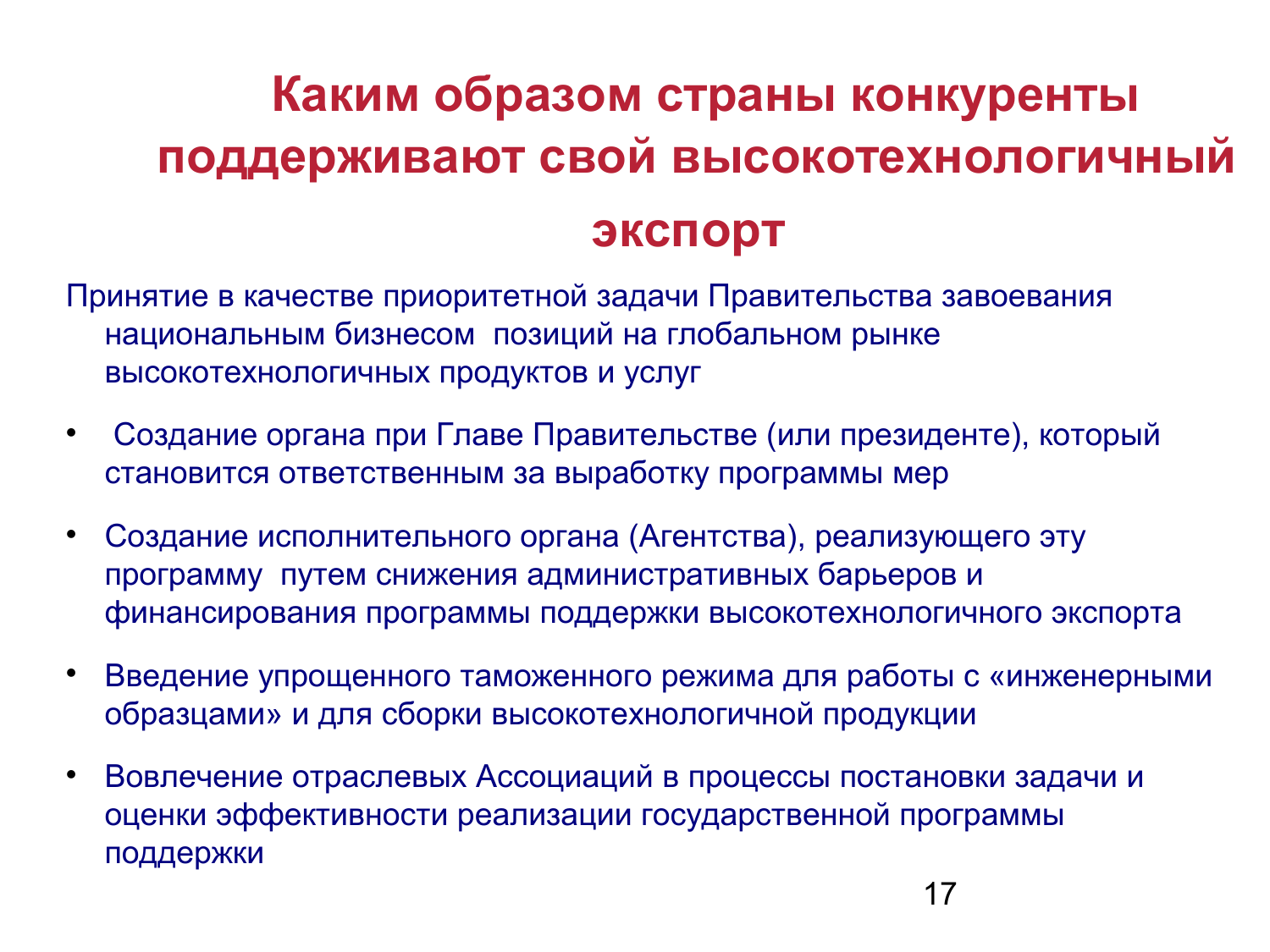#### **Почему продвижение высокотехнологичной продукции компаний на глобальный рынок является главным приоритетом Правительства?**  Это **"Новая Национальная Идея"**

 Уровень конкурентоспособности страны определяется ее долей на глобальном рынке высокотехнологичной продукции и услуг.

 Этот рынок имеет наивысший приоритет, поскольку приносит наибольшую добавленную стоимость, имеет наибольшую масштабируемость и наивысший входной порог для конкурентов

 Особую важность имеет этот приоритет в рамках нынешнего технологического уклада (в соответствии с «волнами Кондратьева»), основанного на ИКТ

 Критерий доли страны на глобальном рынке высокотехнологичной продукции и услуг является наиболее простым и легко измеряемым показателем эффективности государства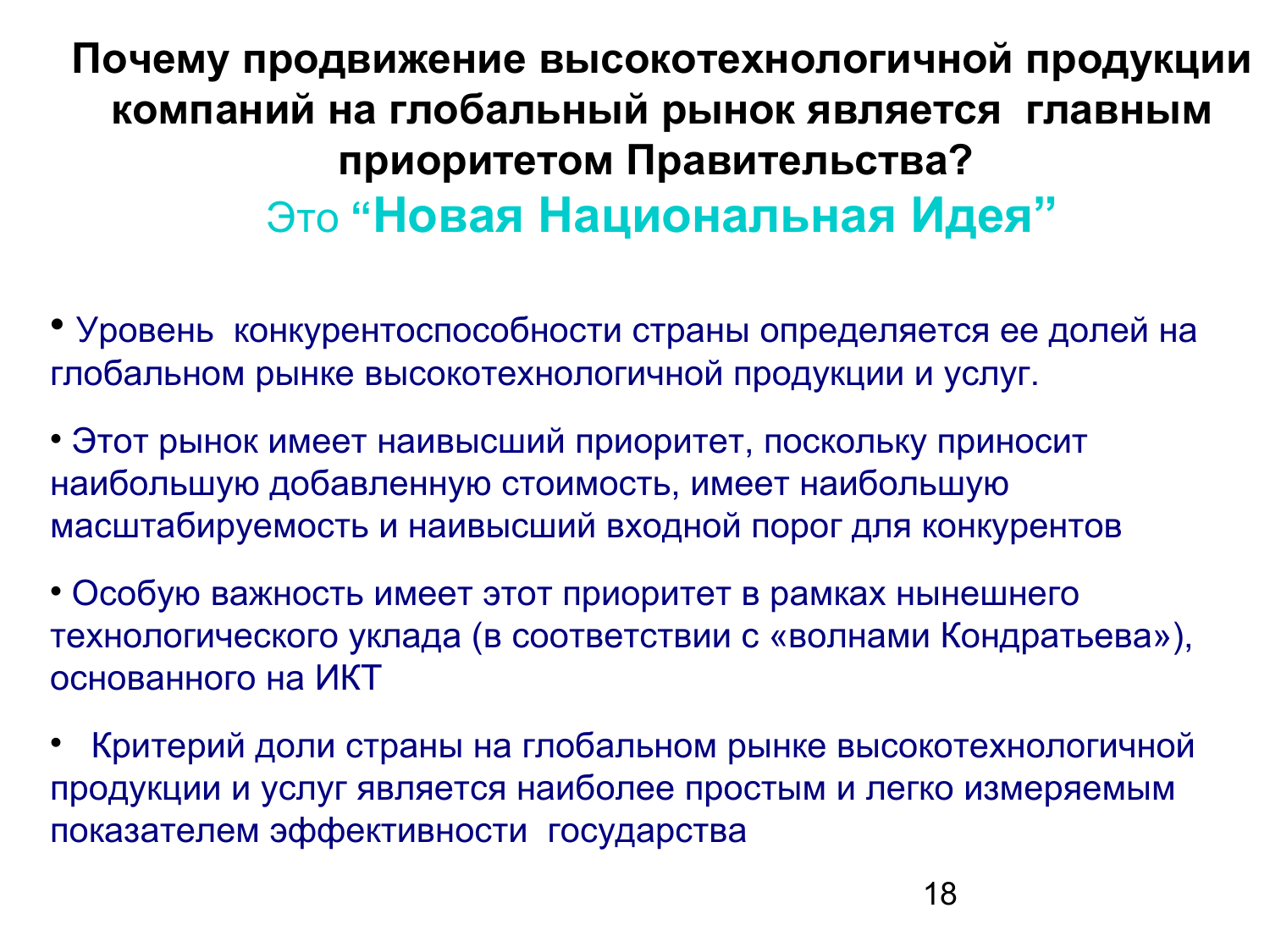#### **Top-10 technology priorities of Global CIOs (***Gartner, 2013***)**

- **1. Analytics and Busines Intelligence**
- **2. Mobile Technologies**
- **3. Cloud Computing (SaaS, IaaS, PaaS)**
- 4. Interoperability
- 5. Modernization (updating) of existing IT-systems
- 6. IT-management
- 7. CRM
- 8. Virtualization
- 9. IT-Security
- 10. ERP-applications